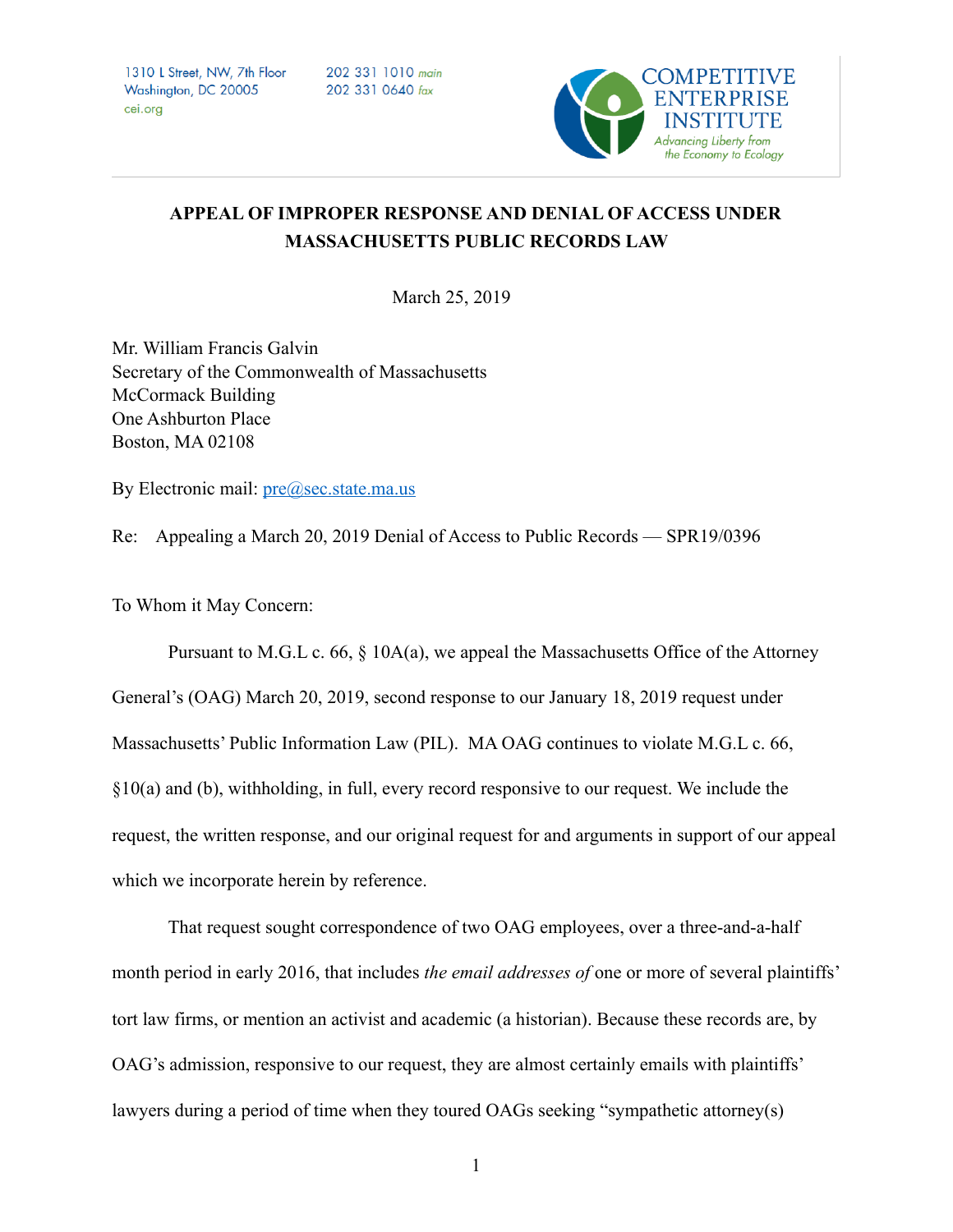general" to subpoena private parties' records in aid of planned tort litigation, or with an activist academic working in concert with those lawyers in pursuit of the same investigation (see below).

 As noted in our February 18, 2019 Appeal, CEI received a subpoena from one of the allied OAGs in the effort that resulted from this recruiting spree, if one that was withdrawn when CEI initiated legal challenge. Appeal, p. 2.

 OAG's position is that every word of substance and even the purely factual information in six pages of emails — e.g., simply which plaintiffs' attorneys did these staff correspond with, on what date(s)? — represent information so revelatory and deleterious to law enforcement that release is not in the public interest. In this pursuit, OAG applies a non-existent blanket privilege.

 The Public Records Statute requires public access to various records and documents in the possession of public officials unless otherwise exempt. In applying the investigative exemption, the Supreme Judicial Court explained in *District Attorney for the Norfolk District v. Flatley*, 419 Mass. 507, 510-511 (1995) that "generally, the public records statute favors disclosure by creating a 'presumption that the record sought is public.' G.L. c. 66, § 10(c)….The Court went on to recognize 'the absence of a blanket exemption for police records or investigatory materials' and stated that 'a case-by-case review is required to determine whether an exemption applies, *Reinstein v. Police Commissioner of Boston*, 378 Mass. 281, 289-290 (1979), and that 'there must be specific proof elicited that the documents sought are of a type for which an exemption has been provided. . .''" Id. at 5[1](#page-1-0)2.<sup>1</sup>

<span id="page-1-1"></span> To support the illusory blanket privilege, OAG erects straw men to shield even the purely factual information from invasive public scrutiny: the information "relates to", and "would likely

<span id="page-1-0"></span><sup>&</sup>lt;sup>[1](#page-1-1)</sup> Giles v. Gill, Jr., et al. (Suffolk County Superior Court, Civil Action No. 95-0143 (1996)).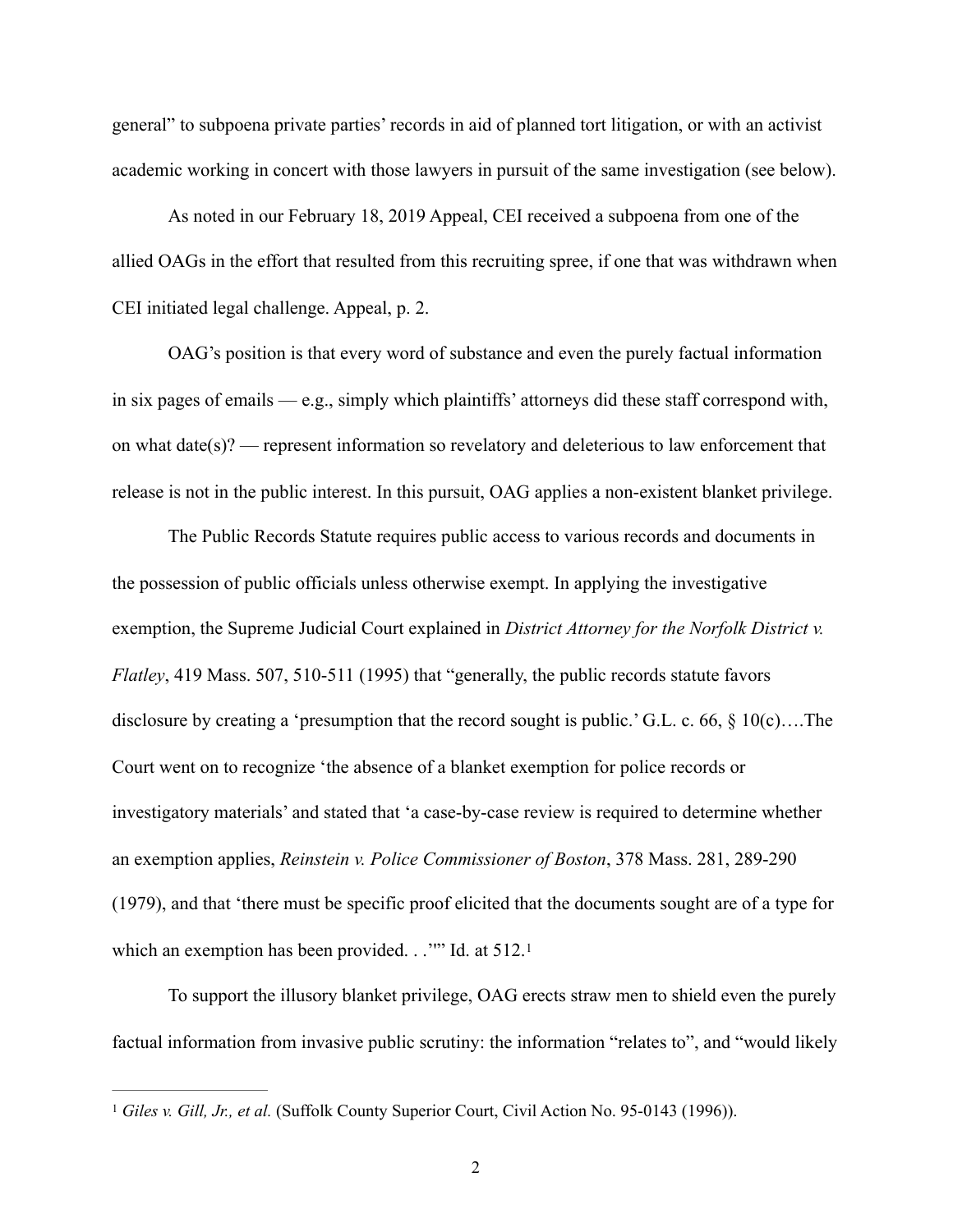impact" investigations or litigation. These standards appear nowhere in the applicable Massachusetts provision, which OAG does invoke but proceeds to mischaracterize, in lieu of satisfying the actual standards applicable to the request.

#### Background

Public records show the parties in our request's search terms sought attorneys general investigations of entities which the parties had targeted for litigation. The plaintiffs' firms engaged in a tour of state attorney general offices around the country, recruiting OAGs to investigate those targets during the time period covered by our request. The parties engaged in this campaign after concluding that ["a single sympathetic attorney general"](http://www.climateaccountability.org/pdf/Climate%2520Accountability%2520Rpt%2520Oct12.pdf) (p. 11) could subpoena their targets' records to give their putative litigation an assist.

 We attach our February 18, 2019 request for review. We commend to you its discussion of these activities related to the records MA OAG refuses to provide even the most basic information about.

 OAG continues to refuse to comply with its statutory obligation to release segregable portions of the six records it claims are responsive, for example purely factual information. Its March 20, 2019 letter was prompted by your Office's March 5, 2019 instruction to provide more information as required by Massachusetts' public records law. The arguments therein do nothing to bring OAG into compliance with the statute, and indeed further undermine its position. Deficiencies:

 OAG does invoke, though it misstates, the standard in G.L. c. 4, § 7, cl. 26(f), an exemption for "investigatory materials *necessarily compiled out of the public view*…the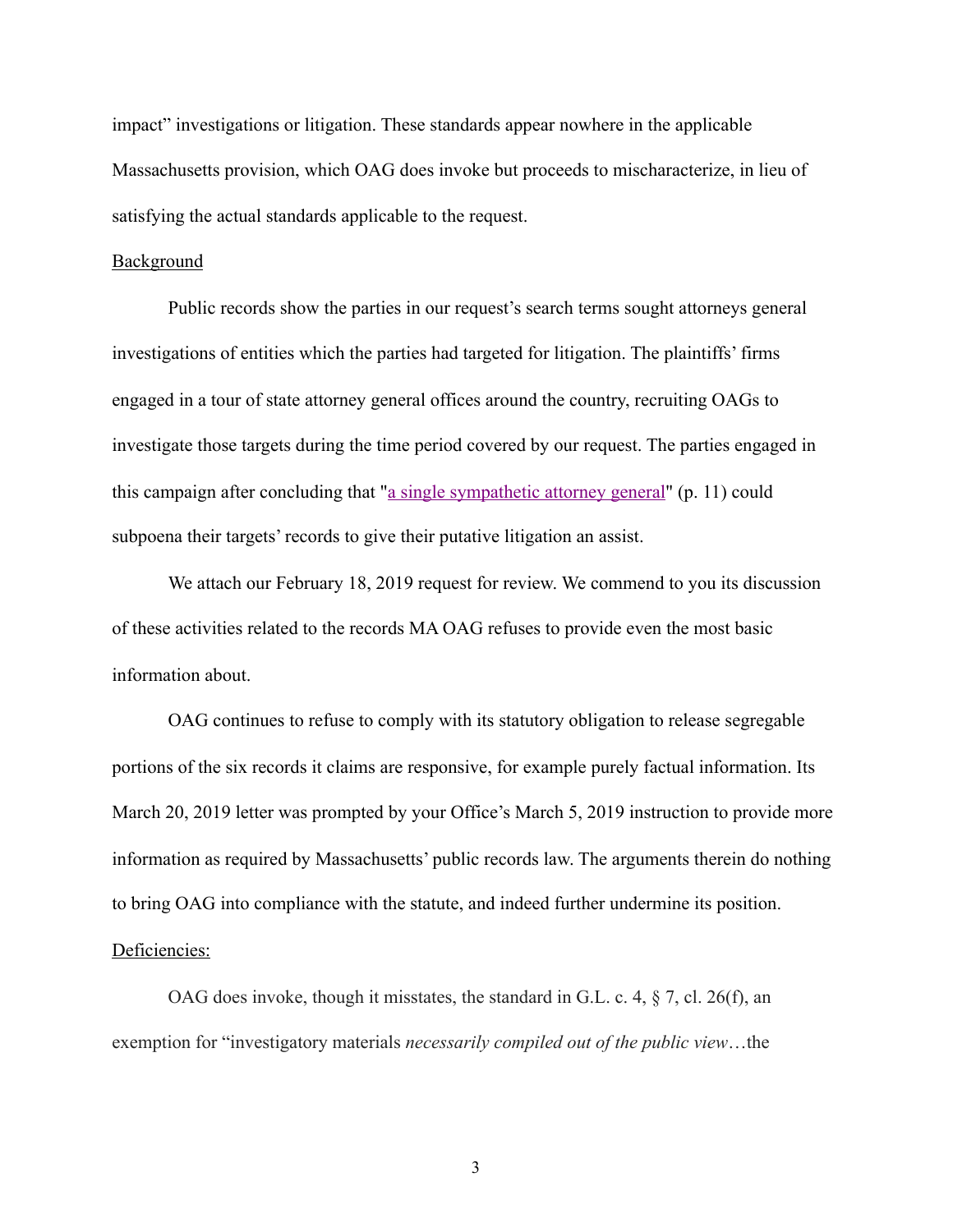disclosure of which materials *would probably so prejudice the possibility of effective law enforcement* that such disclosure would not be in the public interest" (emphases added).

 OAG instead specifically justifies its withholding on three grounds not found in the Massachusetts code. The first of these is that, in OAG's estimation, requester would find whatever OAG released meaningless. This is not a justification in Massachusetts law for the withholding(s) and OAG is silent on Massachusetts precedent supporting (or rejecting) these standards standard.

 Indeed, there is apparently no Massachusetts judicial precedent supporting any of OAG's withholdings and/or rationales. Citing to the federal cases OAG invokes as general propositions also does nothing to undermine the arguments set forth in our original appeal, which we incorporate by reference in support of our appeal of OAG's March 20, 2019 response.

### OAG's Invented "relates to" and "would likely impact" Standards

The key language from OAGs letter is (**emphasis** added; citations omitted):

In this case, the AGO has six (6) pages of e-mails that are responsive to your request. We can give you no further information about these records without compromising our investigation or litigation strategies to the same extent as disclosing the records themselves.

The **senders and recipients, the dates,** and the content of these e-mails **relate to** our ongoing ExxonMobil investigation, or, in one instance, other potential environmental enforcement, and, if released, might not only prejudice the investigation going forward, but **would also likely impact** the related litigation. Further, redaction in this case would render these e-mails meaningless, as the entire bodies as well as the senders, recipients, and dates are exempt from disclosure under G.L. c. 4, § 7, cl. 26(f) as described above.

Distilled, OAG claims that even just "The senders and recipients [and] the dates…of these e-

mails relate to [an] investigation, or, in one instance, other potential environmental enforcement,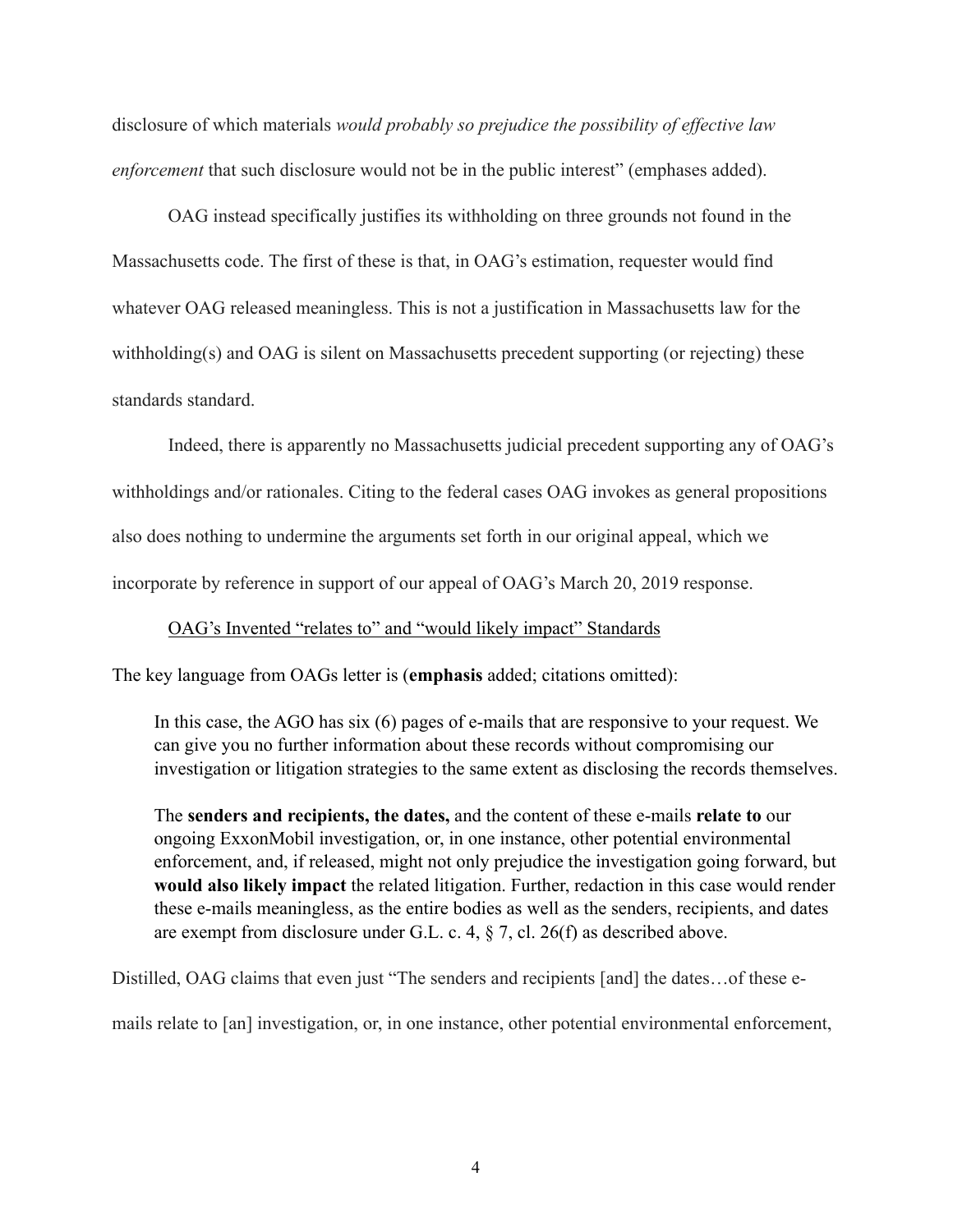and, if released…would also likely impact [related litigation]." This is bereft of valid rationales for the withholding(s) in full under Massachusetts law.

 Recall that our request is for emails of two named OAG staffers with or using the email addresses of certain plaintiffs' attorneys who were pleading, at that particular time, for "a single sympathetic attorney general" to investigate and begin subpoenaing records from the tort lawyers' desired litigation targets, for use in their own desired tort litigation. Also covered are the two aides' emails mentioning a "climate" activist and professor of history making the same plea.

 OAG's position is that releasing an email with all information redacted except, e.g., the OAG correspondent's name and the email's date would probably so prejudice the possibility of effective law enforcement as to not be in the public interest. This is of course absurd, and possibly explains why OAG misstates the applicable statutory standard.

 OAG invents two other standards, instead. However, whether an email *relates to* an investigation is legally meaningless. Of course, the specific claim here is surely nothing we contest: encouraging AG investigation was the outside plaintiffs' firms' and the activist's (Oreskes') entire point of pleading to AGs to initiate said investigation(s). As such, OAG's assertion that the withheld correspondence "relates to" subsequent investigation(s) is both tautological and irrelevant.

 It is far more likely that release of emails showing correspondence with any of the parties identified in our search terms is embarrassing. That, too, is not a valid rationale for withholding under Massachusetts law.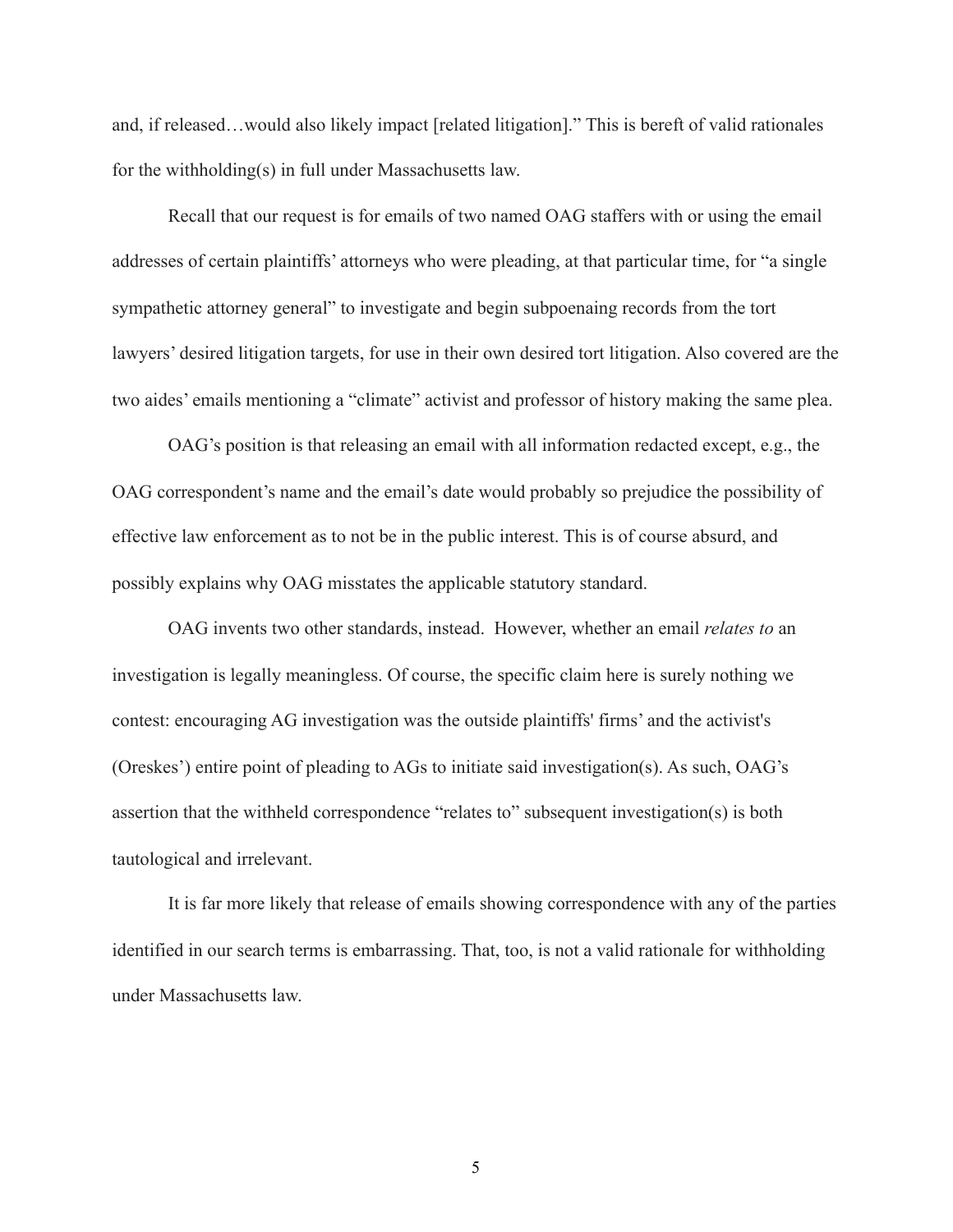Whether an email *would likely impact* the investigation OAG did then initiate is also legally meaningless. Like "relates to", "would also likely impact" says nothing meaningful and does not satisfy any relevant standard under Massachusetts law[.2](#page-5-0)

<span id="page-5-1"></span> The applicable standard is "disclosure of which *would probably so prejudice the possibility of effective law enforcement* that such disclosure would not be in the public interest". G.L. c. 4,  $\S$  7, cl. 26(f). The question is not whether information relates to an investigation; it is not whether information would likely impact litigation. It is not even enough for OAG to claim it would prejudice a proceeding. "[T]he inquiry is whether the materials are "investigatory materials necessarily compiled out of the public view," and, if so, whether the agency resisting disclosure has demonstrated that their release "would probably so prejudice the possibility of effective law enforcement that such disclosure would not be in the public interest." *Globe Newspaper Co. v. Police Com'r of Boston,* 648 N.E.2d 419, 425, 419 Mass. 852 (1995).

 If the withheld information met that standard, OAG would say that. As seems most likely from the available facts, all withheld information does meet that standard. OAG did not state that it would, let alone support such a claim, as is its burden.

# Massachusetts Precedent and the Applicable Standard

 Although OAG is silent on any supporting precedent, the Massachusetts courts have spoken on the limitations of § 7, c. 26, and specifically struck down OAG's attempted blanket withholding as well as its "relates to" standard, while articulating a standard far more specific than OAG's proffered "would likely impact".

<span id="page-5-0"></span><sup>&</sup>lt;sup>[2](#page-5-1)</sup> How would it likely impact the litigation? Is OAG saying, while striving not to say, "It would cast" harmful light on such litigation by revealing it to be the fruit of plaintiffs' lawyer lobbying"? That "its release would impact such litigation by revealing something exculpatory, or information shedding unflattering light on how law enforcement came to be used in this way"?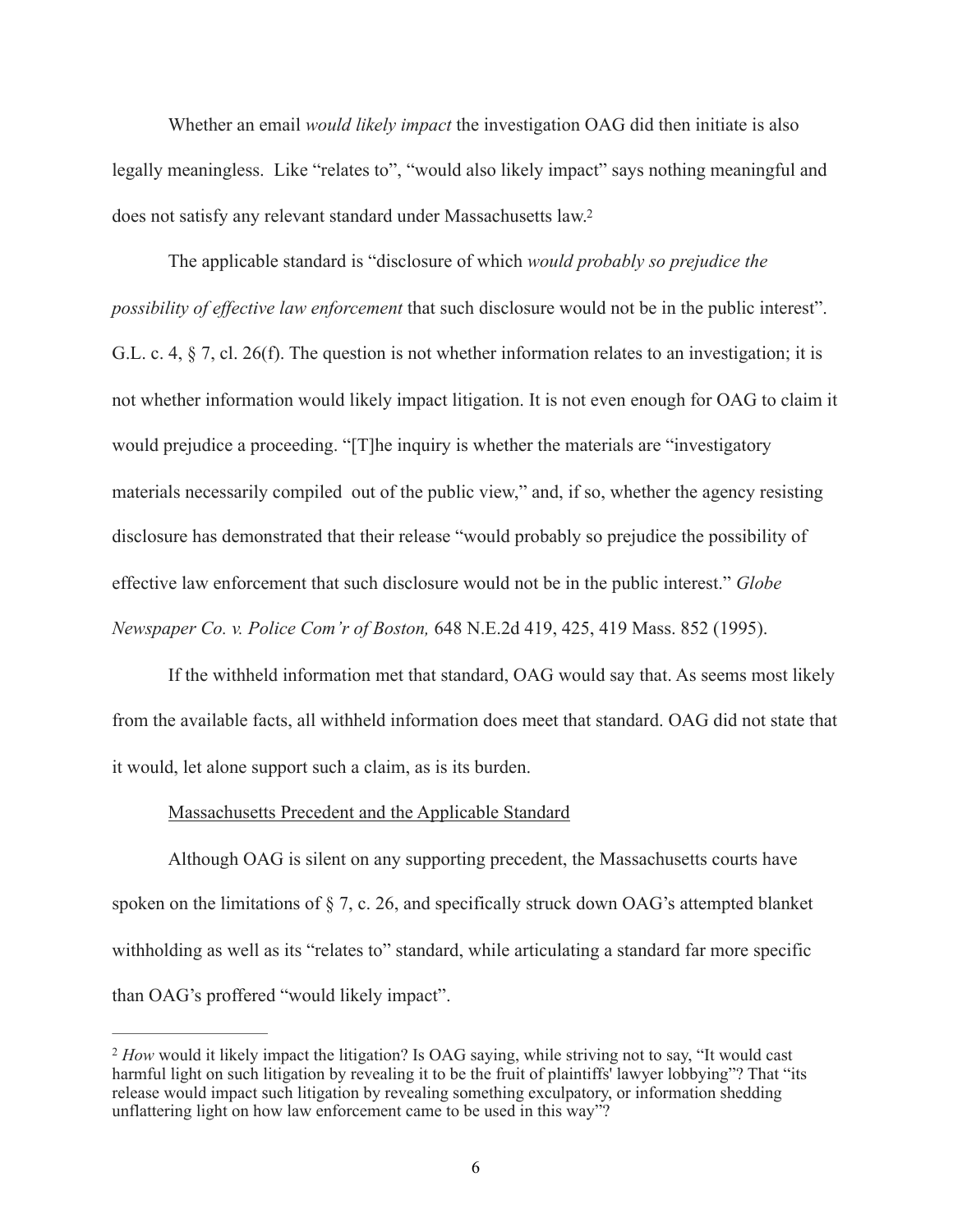*Bougas v. Chief of Police of Lexington*, 371 Mass. 59 (1976), addressed a request for information that was "prepared and gathered by police officers in connection with a criminal investigation", concluding, *inter alia*, that § 7 "does not provide a blanket exemption for every document contained in police files". Specifically:

An agency such as a police department cannot simply take the position that, since it is involved in investigative work and some of its records are exempt under the statute, every document in its possession somehow comes to share in that exemption. There is no blanket exemption provided for records kept by police departments nor does the investigatory materials exemption extend to every document that may be placed within what may be characterized as an investigatory file. There must be specific proof elicited that the documents sought are of a type for which an exemption has been provided. 371 Mass. at 65-66.

The court dispensed with OAG's invented "related to" standard for exemption,

remanding the case back to the district court for determination what investigation-related information responsive to the request at issue was and was not exempt.

*Reinstein v. Police Comm'r of Boston*, 378 Mass. 271 (1979), concerned the ACLU requesting firearm discharge reports from Boston PD. The court noted, "we conceive that protection might with reason be claimed by the department against giving up the identity of confidential sources or revealing secret investigative procedures touching on firearms cases under the departmental rules. But prima facie, there is no ground for uneasiness about letting the plaintiff have the times and places of incidents or the like…" 378 Mass. at 290.

 The court proceeded in its Note 19 to cite a litany of "cases in varying settings authorizing disclosure of all or portions of police reports dealing with the legality of police conduct, often against a contention that those reports were exempt as 'investigatory'". Id.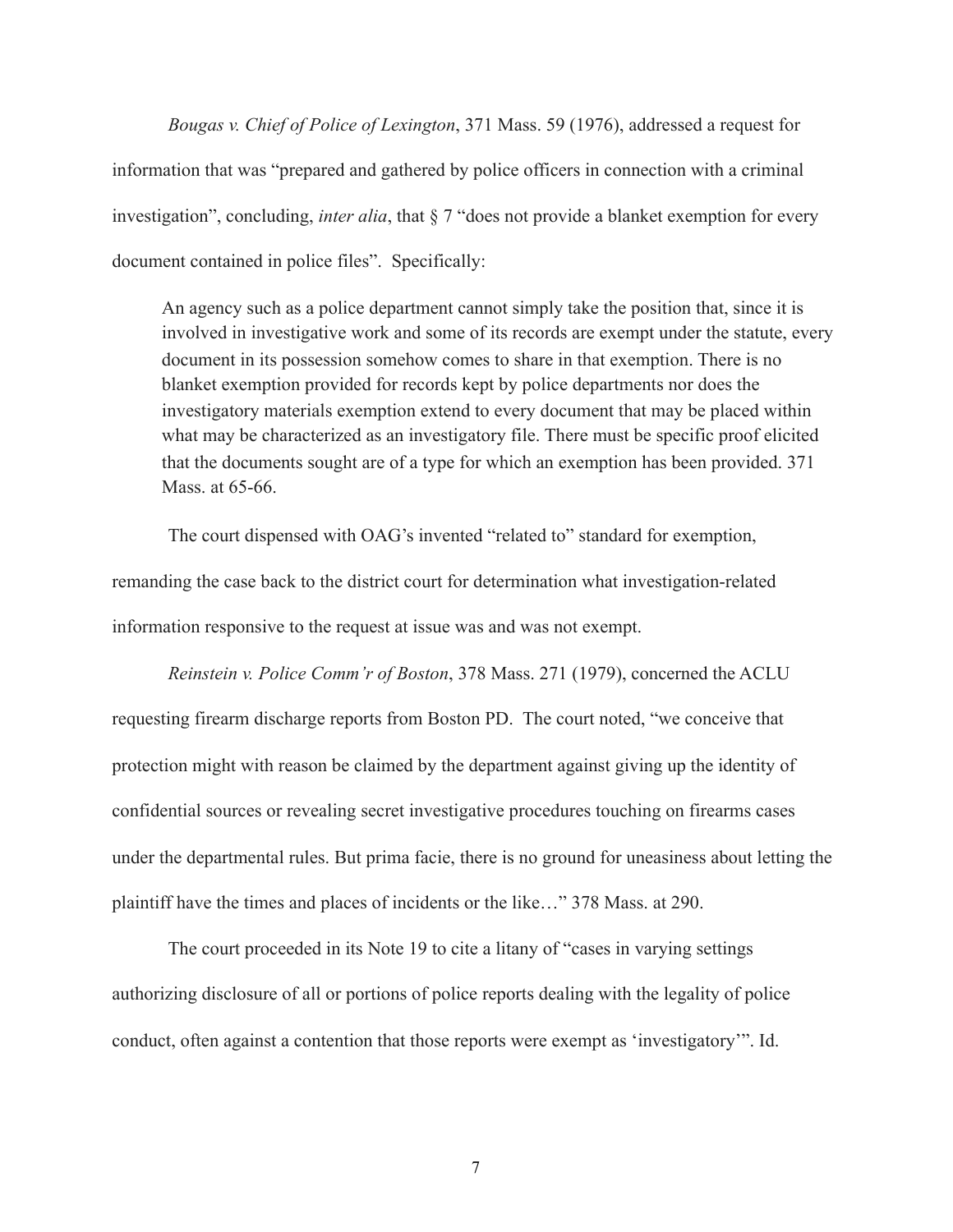The factual information that can and must be released in redacted emails appear, from AOG's record to date, to be the names of a history professor/activist and/or plaintiffs' attorney who, public records show, recruited AGs during the relevant period and who has openly admitted his plea for "a single sympathetic attorney general", the dates they corresponded, and the Subject  $field(s)$ .

 Although implicit in OAG's current position withholding the correspondents' names, OAG opted against openly declaring as "confidential informants" an activist history professor, or plaintiffs' attorney who had openly pleaded for "a single sympathetic attorney general" to help him kickstart a litigation campaign by subpoenaing private parties' records. Even openly claiming this, going forward, will not explain OAG's position that it must (or can) withhold a redacted email revealing the date and other purely factual information which, again, typically includes the Subject field.

 Claiming that releasing the date of responsive correspondence (and nothing else) would endanger an investigation is facially absurd. While we do not concede that Massachusetts' applicable statutory standard permits withholding either the correspondent's name or Subject field in this context, we do note that redacting either one — be it a name(s) of the outside correspondent(s) or Subject field — makes it even *less plausible* that release of the other would so probably endanger law enforcement as to render it ineffective.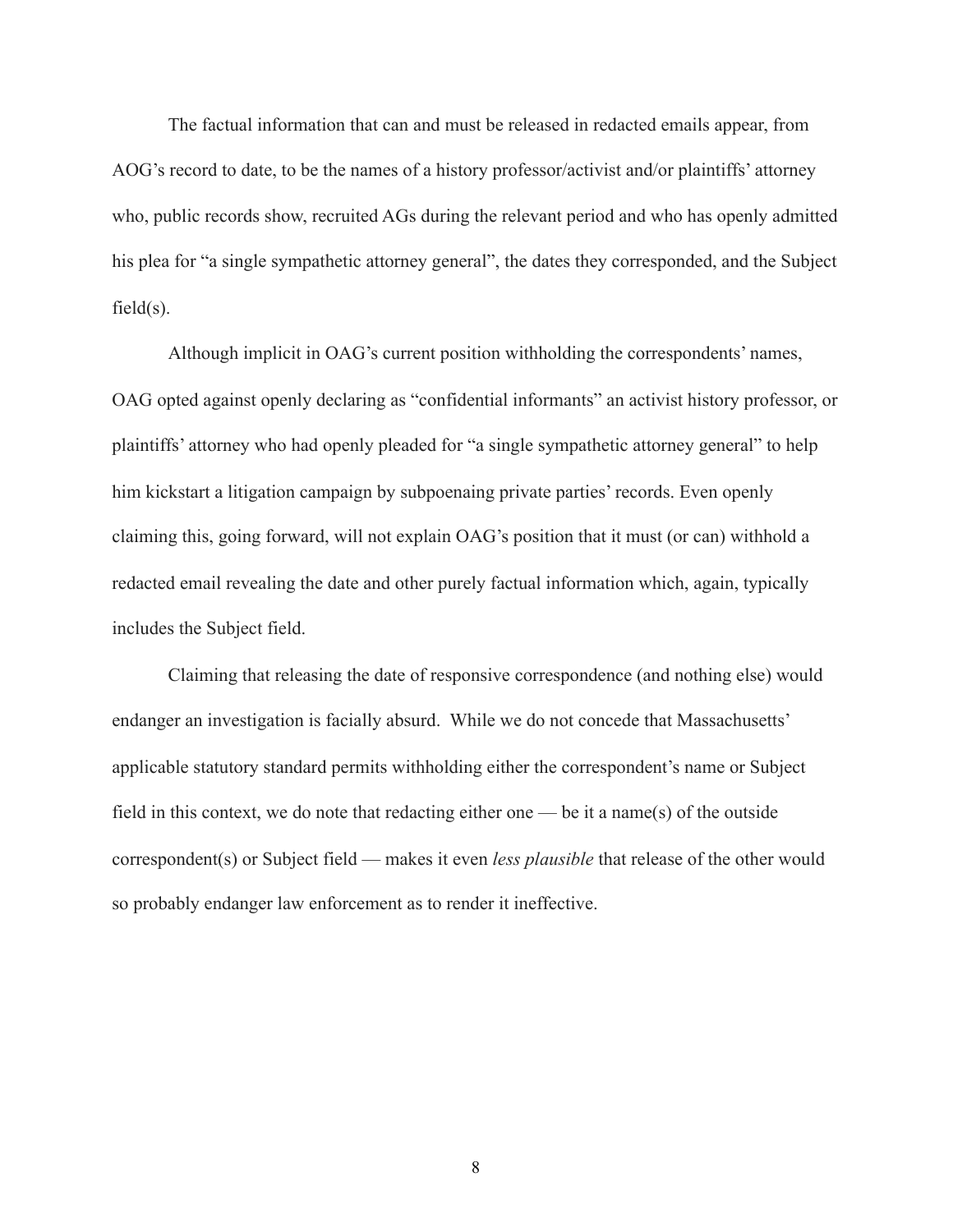OAG simply seeks a blanket exemption from §7, cl. 26(f) that the legislature did not grant, and the courts have rejected.[3](#page-8-0)

<span id="page-8-2"></span>There simply is no evidence that the purely factual information in the six pages OAG

acknowledges exist would in any way, or conceivably even could, prejudice an OAG

investigation(s) let alone sufficient to satisfy the §7, cl 26(f) standard. Nor has OAG shown, in

any way at any level, that its withholdings and claims satisfy the applicable legal standards.

OAG cites no precedent in support of its position and there appears to be none. [4](#page-8-1)

<span id="page-8-3"></span>OAG's position is simply untenable. Further, it remains unsupported.

Illustrative Example:

OAG does invoke, though it misstates, the statutory exemption G.L. c. 4, § 7, cl. 26(f).

This is an exemption for "investigatory materials necessarily compiled out of the public view…

the disclosure of which materials would probably so prejudice the possibility of effective law

<span id="page-8-0"></span>Further, OAG's implicit position is that the correspondents were confidential informants. Should OAG [3](#page-8-2) seek the shelter that it claims here, it would have to establish yet one more point that it surely can not, that either plaintiffs' lawyer, or the history professor, not in fact what they had openly presented themselves as — activists openly seeking "a single sympathetic attorney general" to begin subpoenaing certain private parties' records (and, less publicly, touring OAGs with a slide show in that pursuit. See February 18, Appeal, p. 2). Instead, OAG must establish, they were in fact confidential informants See *Reinstein v. Police Commissioner,* 378 Mass. 281, 290 (1979) (confidential sources and secret investigative procedures are the sort of material protected by the investigatory exemption). That is, they sought to keep their identity confidential when approaching OAG, that they had been promised or assured that the information would remain confidential and/or that it would not be divulged, and/or that the law enforcement processes and record-keeping requirements for informants had been otherwise followed. See also, e.g., *Doe v. Lyons, et al.* (Suffolk County Superior Court, Civil Action 95-0341 (1996).

<span id="page-8-1"></span>We note that it is inarguable that agencies across the Commonwealth, other states, and the federal [4](#page-8-3) government routinely release emails with all but purely factual information redacted. Instead, OAG retreats to the federal "Glomar Explorer" FOIA exemption, citing to two opinions in the same proceeding as general propositions to buttress its claim that that the requested information is exempt under *Glomar*. Glomarization is an extreme claim — even if it is today imported into Massachusetts law as OAG's position implicitly assumes, Glomarization is simply not justifiable for correspondence with plaintiff's lawyers recruiting AGs to investigate the plaintiffs' lawyers' targets to help their nascent litigation campaign. That is, at best, abusive.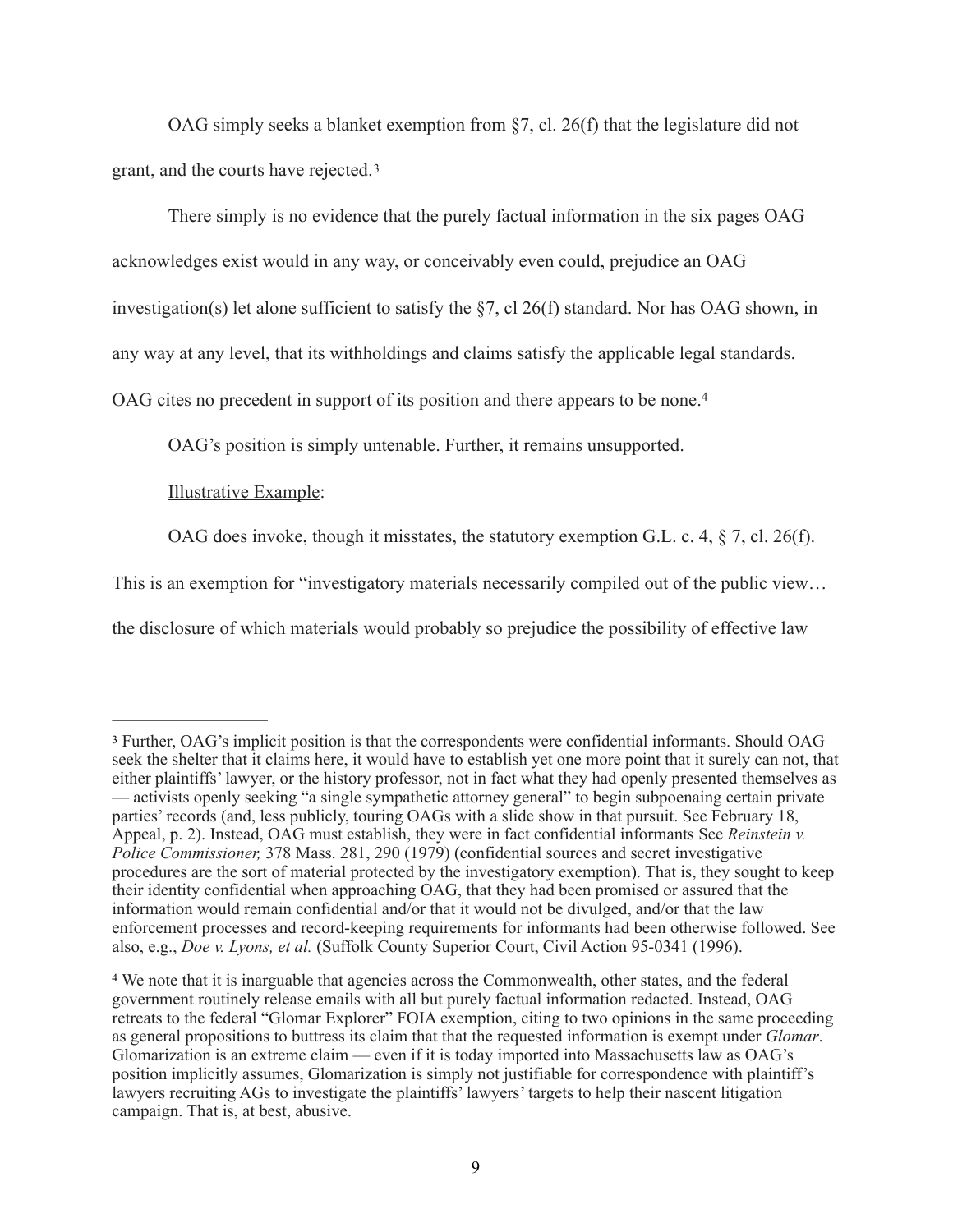enforcement that such disclosure would not be in the public interest". It is not an exemption for information that "relates" to an investigation, or that "would likely impact" subsequent litigation.

 In addition to misstating the applicable standard, OAG faces other difficulties with invoking 26(f) to keep secret even the purely factual information in the six pages of emails it claims are exempt in full as investigative information. Consider th[e information released by the](https://iapps.courts.state.ny.us/nyscef/ViewDocument?docIndex=3s1_PLUS_ag7V3BP6D3XR8qklcA==)  [New York Office of Attorney General](https://iapps.courts.state.ny.us/nyscef/ViewDocument?docIndex=3s1_PLUS_ag7V3BP6D3XR8qklcA==) about records responsive to a similar, Freedom of Information Law (FOIL) request. [5](#page-9-0)

<span id="page-9-4"></span><span id="page-9-3"></span> NY OAG's correspondents in those emails were colleagues of Pawa and Oreskes recruiting the New York AG for that Office's parallel investigation of the one Pawa *et al* sought (and obtained) in Massachusetts[.6](#page-9-1) They are Erin Suhr (log, page 1), the executive assistant to political mega-donor and activist Tom Steyer, Subject "Following up on conversation re: company specific climate change information"; on pp. 4-7 of the same index, you see factual information from numerous correspondence re: Subject: "Meeting re: activities of specific companies regarding climate change", with Lee Wasserman, an activist who first denied but subsequently acknowledged having pushed NY OAG to initiate its own investigation(s).[7](#page-9-2)

<span id="page-9-5"></span>Here we see NY OAG release the outside correspondents and NY OAG division heads, Subjects and dates, despite withholding the rest of the records' content under its equivalent law-

<span id="page-9-0"></span><sup>&</sup>lt;sup>5</sup> [See https://iapps.courts.state.ny.us/nyscef/ViewDocument?](https://iapps.courts.state.ny.us/nyscef/ViewDocument?docIndex=3s1_PLUS_ag7V3BP6D3XR8qklcA==)  $\text{docIndex}=3s1$  PLUS  $\text{aq7V3BP}6D3XR8qklcA=$ , pp 1, 4-7.

<span id="page-9-1"></span>As noted in our original appeal, Pawa also appears to have initiated the NY OAG investigation. See [6](#page-9-4) discussion, February 18, 2019 Appeal (attached to this Appeal), p. 3.

<span id="page-9-2"></span>See, e.g., Katie Brown, PhD, "After Denial, Rockefellers Admit They Targeted Exxon With 'Paid For' [7](#page-9-5) [Columbia J-School Series", Energy In Depth, November 17, 2016, https://www.energyindepth.org/after](https://www.energyindepth.org/after-denial-rockefellers-admit-they-targeted-exxon-with-paid-for-columbia-j-school-series/)[denial-rockefellers-admit-they-targeted-exxon-with-paid-for-columbia-j-school-series/.](https://www.energyindepth.org/after-denial-rockefellers-admit-they-targeted-exxon-with-paid-for-columbia-j-school-series/)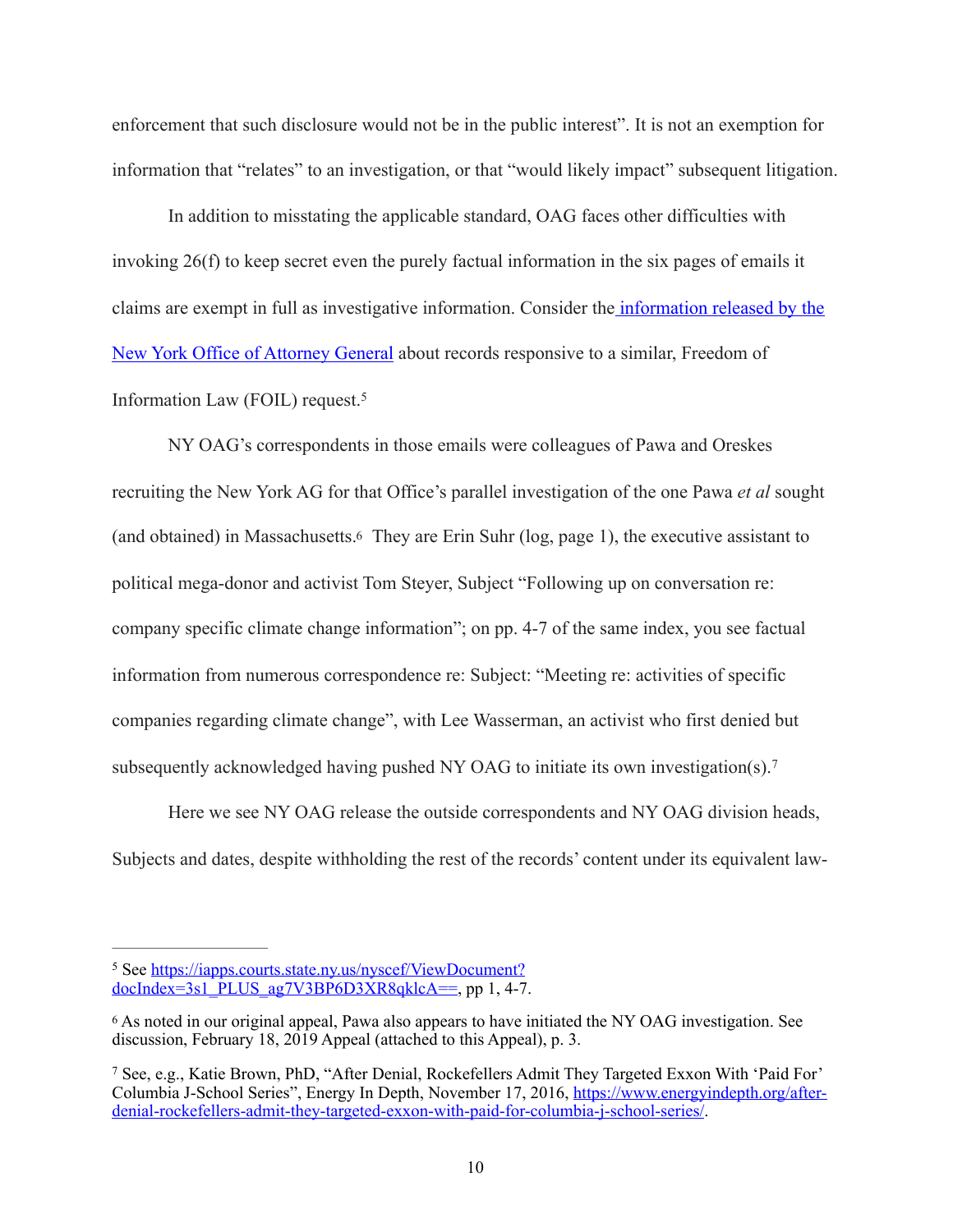<span id="page-10-1"></span>enforcementFOIL exemption.<sup>[8](#page-10-0)</sup> Notably, release of the information, while highly embarrassing in that it showed the role of activists in instigating that Office's parallel investigations, did not jeopardize the investigations which, a quick internet search affirms, continue apace.

 Nonetheless, OAG is obligated to release purely factual information, and is not permitted to waive that obligation with self-serving inventions such as that the information *relates to* this recruitment of law enforcement for plaintiffs' bar purposes or *would likely impact* any subsequent litigation.

# Conclusion

 OAG's position is facially implausible, and no less so after its March 20, 2019 response. For the reasons stated above and any others you may encounter in your review, we request your Office instruct OAG to comply with M.G.L c. 66, §10(a) and (b), and produce records redacting all but properly exempt material, citing to and justified by an identified statutory exemption, including releasing all purely factual information, and identify the records, categories of records or portions of records that insists it cannot release, and why it cannot release any specific record, categories of records or portions of a record(s).

 OAG cites no applicable standard for exemption and does not justify its position, because its position is not justifiable under Massachusetts law.

<span id="page-10-0"></span>Again, here we do not concede the propriety of withholding the content of emails with, e.g, a pleading [8](#page-10-1) plaintiffs' lawyer of history professor/activist. To the contrary, OAG's overwithholding, via a blanket privilege even of merely the factual information, suggests further overwithholding.